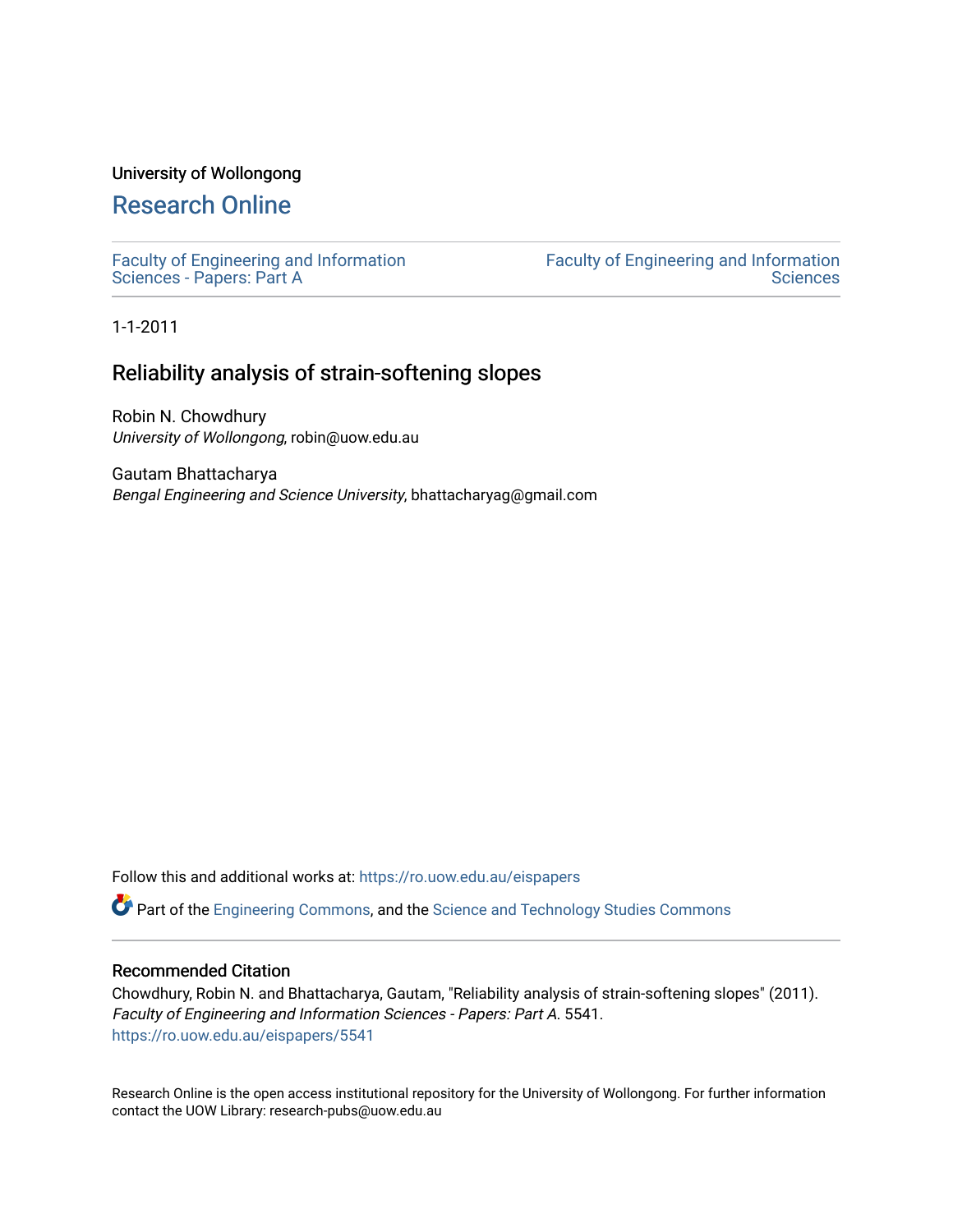# Reliability analysis of strain-softening slopes

## Abstract

Slope reliability must be considered in the context of a variety of factors which control or influence stability or the balance between disturbing and resisting forces. The problems of slope stability are varied, ranging from fi rst-time failures to reactivated landslides and from minor, localized slope movements to catastrophic events. Reliability analysis within a probabilistic framework offers a very powerful tool for taking into consideration the variability of key geotechnical parameters as well as other uncertainties. In this paper, the progressive decrease in shear strength along potential slip surfaces is considered in terms of a residual factor treated as one among several random variables in the slope reliability formulation. Attention is restricted to natural slopes in which the use of an infinite slope model is appropriate and in which pore water pressure as well as the residual factor are very important. However, the proposed reliability approach can be extended to complex slopes with curved slip surfaces of arbitrary shape.

## Keywords

reliability, softening, analysis, slopes, strain

## **Disciplines**

Engineering | Science and Technology Studies

## Publication Details

Chowdhury, R. N. & Bhattacharya, G. (2011). Reliability analysis of strain-softening slopes. In N. Khalili & M. Oeser (Eds.), Computer Methods for Geomechanics: Frontiers and New Applications (pp. 1169-1174). Sydney, Australia: Centre for Infrastructure Engineering and Safety.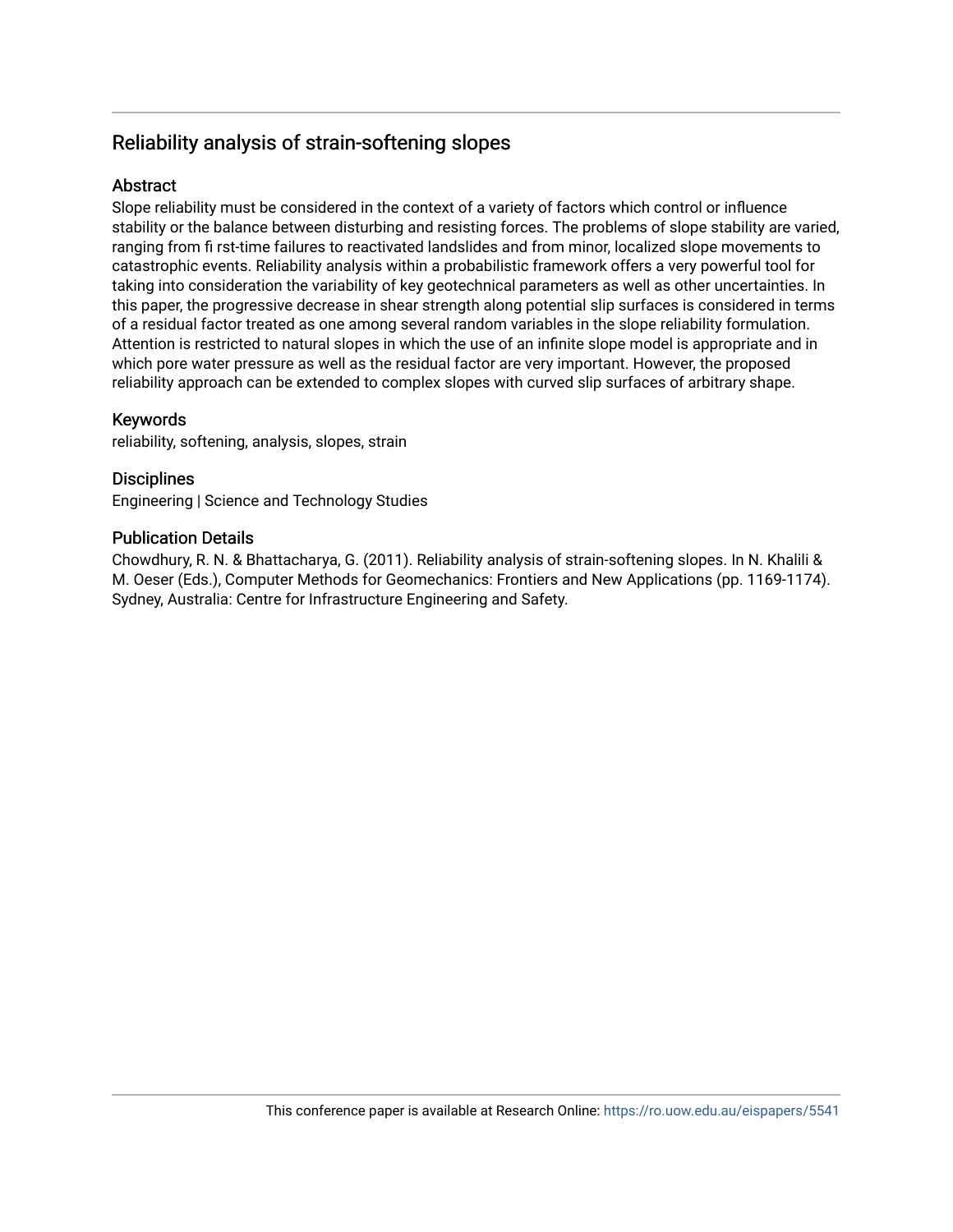# Reliability Analysis of Strain-Softening Slopes

Robin Chowdhury *University of Wollongong, Australia*

Gautam Bhattacharya *Bengal Engineering and Science University, Shibpur, India*

ABSTRACT: Slope reliability must be considered in the context of a variety of factors which control or influence stability or the balance between disturbing and resisting forces. The problems of slope stability are varied, ranging from first-time failures to reactivated landslides and from minor, localized slope movements to catastrophic events. Reliability analysis within a probabilistic framework offers a very powerful tool for taking into consideration the variability of key geotechnical parameters as well as other uncertainties. In this paper, the progressive decrease in shear strength along potential slip surfaces is considered in terms of a residual factor treated as one among several random variables in the slope reliability formulation. Attention is restricted to natural slopes in which the use of an 'infinite slope' model is appropriate and in which pore water pressure as well as the residual factor are very important. However, the proposed reliability approach can be extended to complex slopes with curved slip surfaces of arbitrary shape.

## 1 INTRODUCTION

## 1.1 *Residual Factor and Slope Stability*

The concept of peak and residual shear strength values is widely recognised in geomechanics and especially in relation to problems of slope stability. It is a consequence of the strain-softening mechanical behaviour of soil and rock.

Considering slope stability, peak shear strength is usually considered to be applicable to the analysis concerning potential first-time slope failures. On the other hand, residual shear strength is usually considered to be applicable to the analysis concerning the potential reactivation of existing landslides or slopes which have failed in the past. However, in many instances processes of progressive failure are important and it is often necessary or useful to consider the role of strain-softening in slope stability assessments either on a deterministic or probabilistic basis. Even when a slope has not suffered a complete failure or a landslide has not occurred, natural processes may lead to strain-softening within slopes. It is important to identify important situations of this type and the factors which are important.

#### 1.2 *Definition of Residual Factor at a given location*

The significance of the difference between peak and residual values of shear strength increases with increasing brittleness of soil or rock. The term 'residual factor' is related to the concept of residual shear strength and, at a given location, it is defined as the ratio:

peak strength - residualstrength  $R = \frac{\text{peak strength} - \text{current strength}}{1 - \frac{1}{R}}$ 

In general R may have any value between 0 and 1. However, if soil behaviour can be regarded as perfectly brittle, the shear strength will be either the peak value or the residual value. Any value in between peak and residual will not be feasible for a perfectly brittle material.

## 1.3 *Average Residual Factor for a slip surface in a slope*

The definition given above is appropriate as a local residual factor because it refers to a specific point or location along a surface within a slope. However the concept may also be applied to the whole of a surface within a slope. Such a surface may be a potential slip surface, planar or curved in shape.

The average shear strength along a potential slip surface may be at its peak value or at its residual value or at a value in between. Thus it is useful to consider the residual factor as the proportion of average shear strength decrease from a peak value to a residual value. The above definition still applies except that all the shear strength values are average values for the whole of the slip surface. Thus  $R=0$ implies that the average shear strength along the whole of the slip surface has the peak value and  $R=1$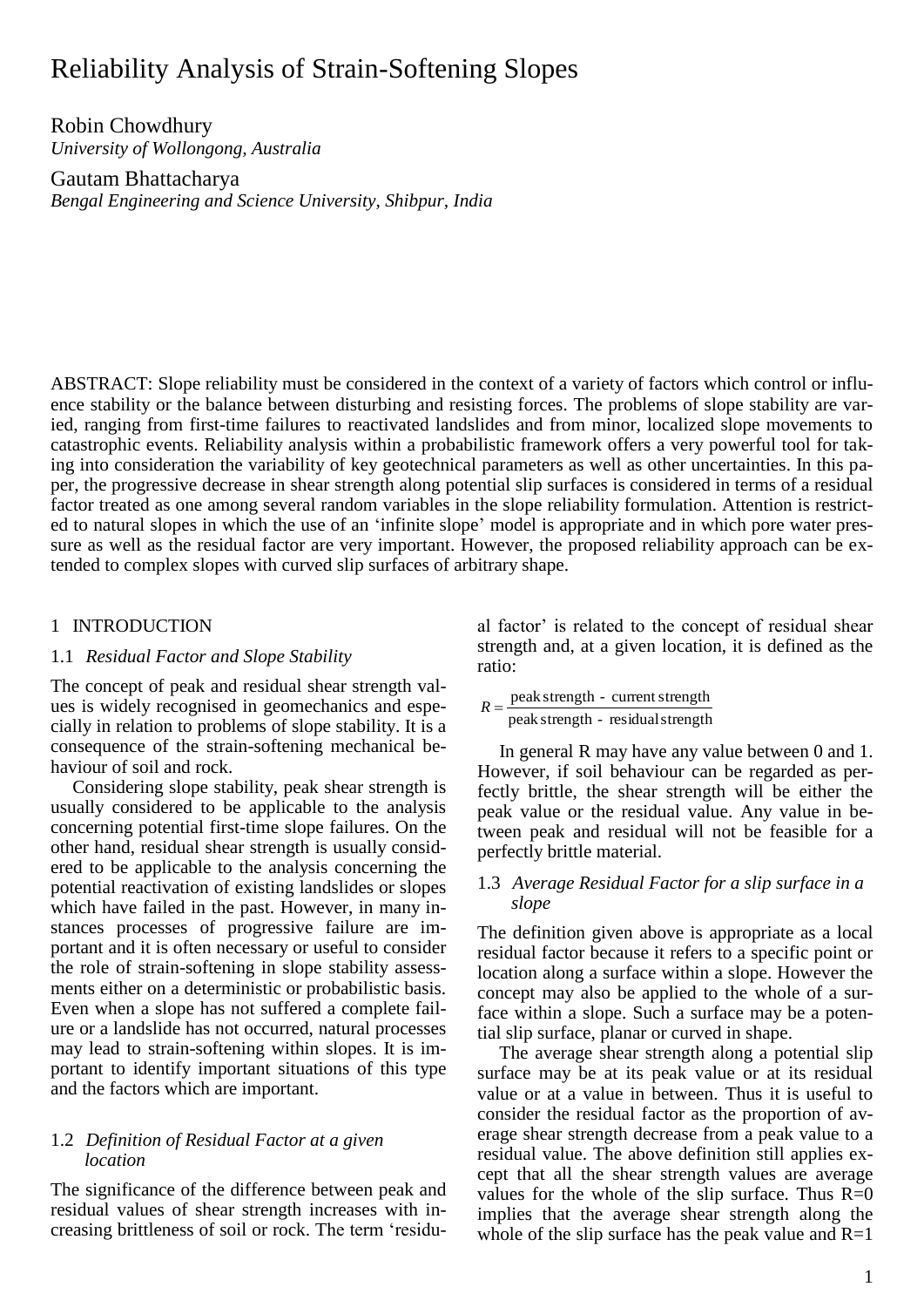implies that the average shear strength has the residual value.

A value of the average shear strength between the peak and the residual would imply a value of the average residual factor R above 0 and below 1.

Considering a slope in perfectly brittle soil, shear strength along a potential slip surface will be either at the peak or the residual. An alternative definition of average residual factor for a slip surface in a slope has been proposed as the ratio of length of slip surface at the residual shear strength,  $L_r$ , to the total length of the slip surface, L, i.e.,  $R = L_r / L$ 

A value of R=0 implies that no strain-softening has occurred along any part of a potential slip surface. The shear strength at each point is to be calculated using the effective normal stress at that point and the peak shear strength parameters. At the other extreme, R=1 implies that strain-softening has occurred all along a potential slip surface .The shear strength at each point is, therefore, to be calculated on the basis of the effective normal stress at that point and the residual shear strength parameters.

## 1.4 *Average Residual Factor between 0 and 1*

This is the general case and there are at least three important reasons why it is necessary to consider a residual factor between 0 and 1.

(i) Firstly, there are slopes which have not suffered landsliding or observable instability but within which internal, localized shear movements or deformations may have occurred.

One reason for such internal deformations at any location within a slope could be the increase of pore water pressures which lead to decrease in local shear strength. If local shear stress exceeds the decreased shear strength in a strain-softening soil, shear strength will reduce below its peak value. Such local overstressing could lead to internal shear strains and deformations. For instance, a high rainfall event may not be of sufficient intensity and duration to cause landsliding at a given location and yet the pore pressure increases might be high enough to cause local overstressing, local failure and strain-softening.

Another reason for significant internal deformations could be the cumulative irreversible deformations due to earthquake shaking. For example, the magnitude of an earthquake may not be sufficiently high and its location with regard to an area not favourable to cause landsliding at that location. Yet, the cumulative irreversible deformations may be high enough to cause internal shear deformations and strain-softening.

The history of a region and, in particular, the frequency of external events such as high magnitude rainfall and earthquake events would be important in this regard.

(ii) Secondly, consider a slope which has failed in the past and of which future stability is to be assessed. A potential slip surface may be located partly through failed areas and partly through areas which have not suffered significant deformations in the past. The residual factor of the first part would be 1 while of the second part would be equal or close 0. Thus the average value of the residual factor R for the whole slip surface would be between 0 and 1

(iii) Thirdly, it is always important to assess the likelihood of progressive failure in slopes of soil or rock. If the slope materials are sufficiently strainsoftening or brittle, local strain-softening and stress redistribution would occur during slope formation. Thus the residual factor will increase from an initial value of zero, associated with peak shear strength, to a higher value associated with average shear strength having fallen below the peak value. The factors which will determine the extent of progressive failure and thus the final value of the residual factor include the slope geometry, the history of slope formation, and the brittleness of the soil, the pore water pressures and any external disturbing agent in addition to the gravitational forces.

## 1.5 *Basic expressions in terms of average, peak and residual shear strengths*

From the original definitions considered earlier, the residual factor could be expressed as follows

$$
R = \frac{s_p - s_{av}}{s_p - s_r} \tag{1}
$$

in which  $s_p$  and  $s_r$  are the peak and the residual strengths respectively; and  $s_{av}$  is the average shear strength along a slip surface.

Consequently, the average shear strength may be expressed in terms of the residual factor as follows

$$
s_{av} = Rs_r + (1 - R)s_p
$$
 (1a)

## 1.6 *Residual Factor in Slope Analysis*

It is proposed that, in slope reliability studies, the residual factor be modelled as random variable along with other important variables. However, it is important to note that residual factor has been included as a variable in many studies over the last few decades. Following is a summary of the different options.

#### 1.6.1 *As a variable in deterministic studies*

Within the framework of both limit equilibrium and stress-deformation analysis, many studies have, either directly or indirectly, considered the residual factor as a deterministic variable .The reader may refer, among many others, to Lo & Lee (1973) and Christian &Whitman (1969). Several examples and references are cited in a recent book (Chowdhury et al., 2010).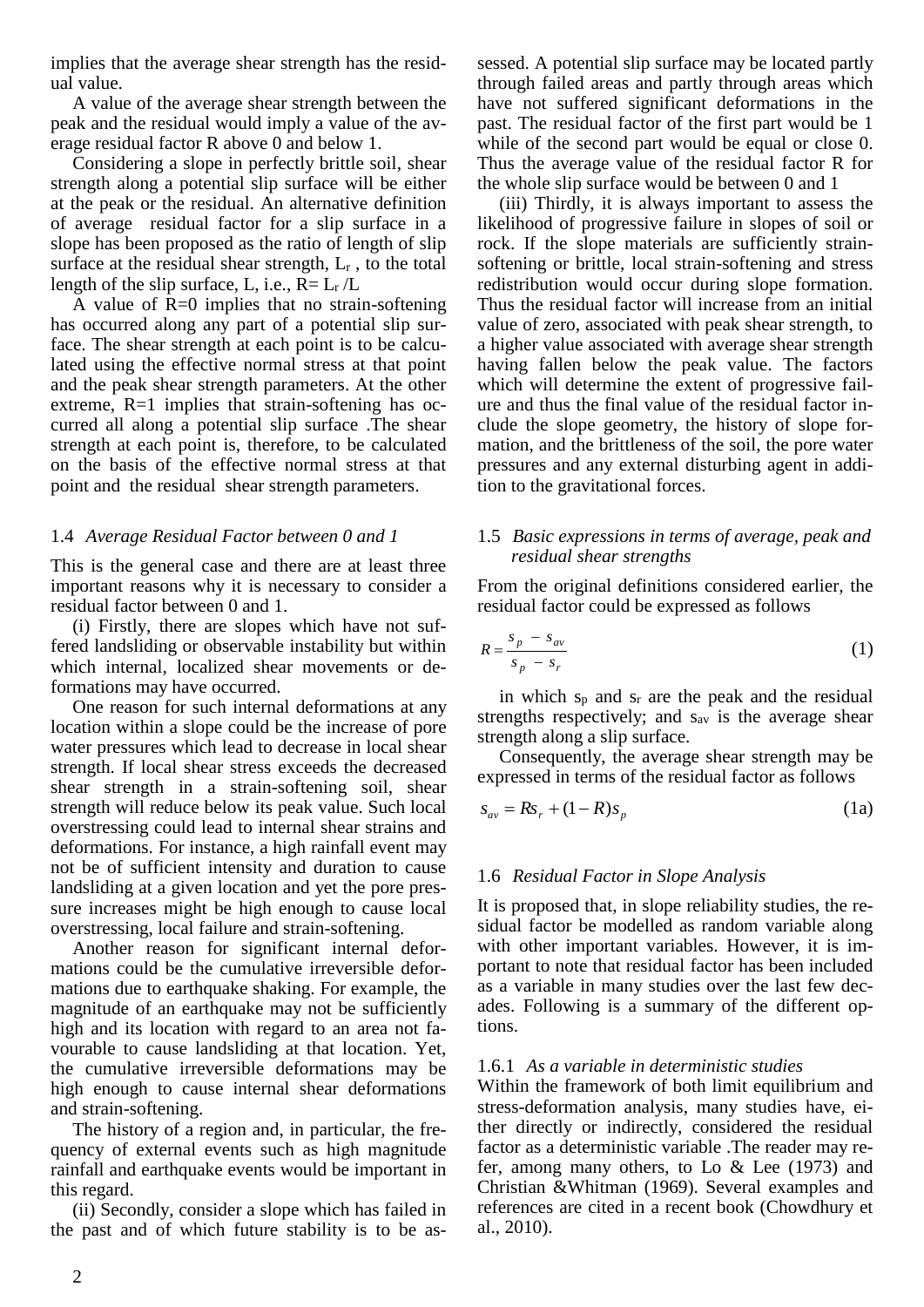#### 1.6.2 *As a variable in probabilistic studies*

Within the framework of probabilistic studies, the residual factor has also been used, directly or indirectly, as a deterministic variable although, in several studies, both the peak and residual shear strength parameters have been considered as random variables. The reader may refer, among others, to the papers by Chowdhury (1984, 1992), Chowdhury & A-Grivas (1982), Chowdhury et al.( 1987), Tang et al. (1985) and, Chowdhury & Zhang (1993). Most of these references are concerned with exploration of the probability of progressive failure. Overviews of different models have been provided in a recent book Chowdhury et al. (2010). It is interesting that one of these models enables estimation of the most probable failure length along a potential slip surface in brittle strain-softening soil (Chowdhury et al. 1987, Tang et al., 1985). Consequently, the most probable value of the residual factor could be calculated for that potential slip surface. However, it must be emphasized that the residual factor was not considered directly as a variable in the model.

#### 1.6.3 *As a random variable*

So far the residual factor has not been considered as a random variable in probabilistic slope analysis. In general, there are significant uncertainties concerning the magnitude of the residual factor and its spatial variability within a slope. Therefore, consideration of residual factor as a random variable seems justified in slope reliability studies within a probabilistic framework.

#### 2 FORMULATION

#### 2.1 *Residual Factor and the 'Infinite Slope' model*

Consider the well known 'infinite slope' model for the stability of a slope with a potential slip surface parallel to the ground surface assuming first that no strain-softening has occurred. Denote ground surface inclination by  $i$ , the vertical depth to potential slip surface by z, the unit weight of the soil by  $\gamma$ , the shear strength parameters by  $c'$  and tan  $\phi'$  and the dimensionless pore water pressure ratio by ru. The factor of safety may be written as the ratio of average shear strength to average shear stress in the following simple form:

$$
F = \frac{c' + \gamma z (\cos^2 i - r_u) \tan \phi'}{\gamma z \sin i \cos i}
$$
 (2)

Consider now a slope in which strain-softening has occurred and the residual factor is R. Let us differentiate between peak, residual and average shear strength by using the appropriate suffixes for the shear strength parameters.

From Eq 1(a) and Eq 2, it is now easy to show that the factor of safety, for a slope in which strainsoftening has occurred over part of the slip surface, is given by the following expression

$$
F = \frac{R\{c'_r + \gamma z(\cos^2 i - r_u)\tan\phi'_r\} + (1 - R)\{c'_p + \gamma z(\cos^2 i - r_u)\tan\phi'_p\}}{\gamma z \sin i \cos i} (3)
$$

For slope stability, the shear strength parameters, the pore water pressure ratio, and the residual factor can all be considered as important parameters Thus there can be up to 6 random variables  $[c'_p, c'_r, \phi'_p, \phi'_r, r_u \text{ and } R]$  as part of a reliability analysis.

#### 2.2 *Reliability Index and Probability of Failure*

#### 2.2.1 *Reliability Index*

A widely accepted and simple definition of reliability index is the ratio of expected safety margin to the standard deviation of the performance function which, in this case, is the factor of safety F. The corresponding expression in terms of the expected value of factor of safety, E(F) or *F*  $\bar{F}$ , and the standard deviation of F,  $\sigma_F$ , is

$$
\beta = \frac{E(F) - 1}{\sigma_F} = \frac{\overline{F} - 1}{\sigma_F} \tag{4}
$$

Here the factor of safety is a function of six important parameters including the residual factor and the pore water pressure; all or some of these parameters may be regarded as random variables.

Several numerical methods have been developed for estimating the statistical moments of a performance function dependent on multiple random variables. For practical purposes the two important statistical moments to be estimated are the expected value and the variance (square of standard deviation) and these methods have been reviewed recently (Chowdhury et al., 2010).

#### 2.2.2 *Probability of Failure*

Having calculated the reliability index an assumption must be made about the probability distribution for the factor of safety. Considering the performance function F to follow either a normal or a lognormal distribution, the probability of failure  $p_F$  can be calculated using one of a number of available methods as summarized by Chowdhury et al. (2010).

### 2.3 *Simplified expressions for single random variables*

#### 2.3.1 *Pore pressure ratio*  $r_u$  *as the only random variable*

For this special case, one can rewrite Eq. 3 as follows.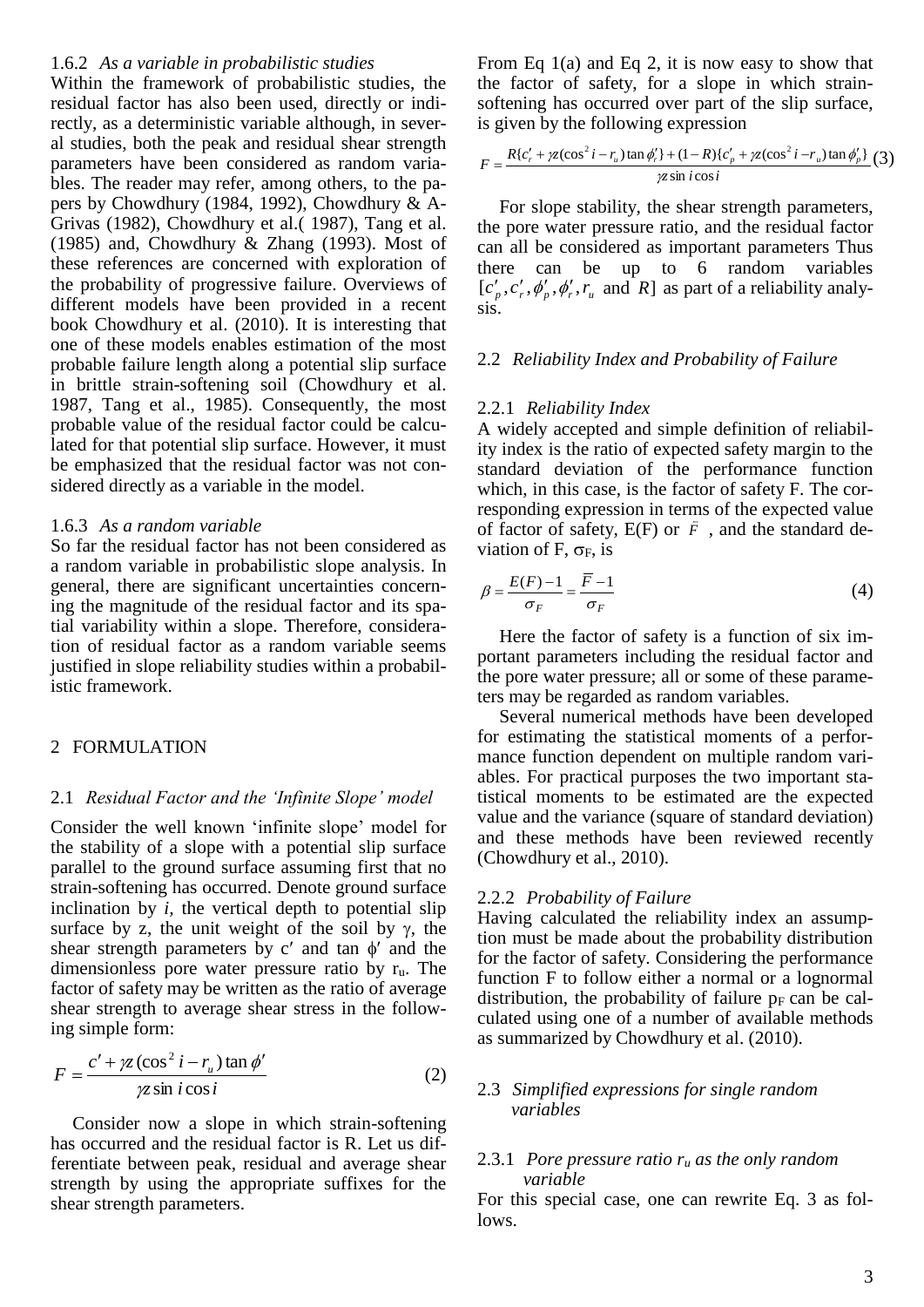$$
F = A - B r_u \tag{5}
$$

where,

$$
A = \frac{R c'_r + (1 - R)c'_p + \gamma z \cos^2 i \{\tan \phi'_p - R(\tan \phi'_p - \tan \phi'_r)\}}{\gamma z \sin i \cos i}
$$

and, 
$$
B = \frac{\tan \phi_p' - R(\tan \phi_p' - \tan \phi_r')}{\sin i \cos i}
$$

From Eq. 5 (denoting the mean of  $r_u$  by  $\bar{r}_u$ ),

$$
\beta = \frac{[A - B\,\bar{r}_u] - 1}{B\,\sigma_{r_u}}\tag{6}
$$

2.3.2 *Residual factor R as the only random variable* Again one may rearrange the expression for F (Eq.3) by combining all terms containing R. Thus one can write:

$$
F = M - NR \tag{7}
$$

in which

$$
M = \frac{c'_p + \gamma z (\cos^2 i - r_u) \tan \phi'_p}{\gamma z \sin i \cos i}
$$

$$
N = \frac{(c'_p - c'_r) + (\cos^2 i - r_u)\gamma z (\tan \phi'_p - \tan \phi'_r)}{\gamma z \sin i \cos i}
$$

The reliability index is

$$
\beta = \frac{(M - N\overline{R}) - 1}{N\sigma_R} \tag{8}
$$

2.3.3 *Natural slopes with*  $c' = 0[c'_r = 0, c'_p = 0)]$ 

For these cases much more simplified forms for the factor of safety can be obtained by substituting  $c'_r = 0$  and  $c'_p = 0$  in Eq. 3. Often only  $c'_r = 0$  and  $c'_{p} \neq 0$ , for which also Eq. 3 may be appropriately simplified. Consequently, expression for the constants A and B, in Eq 5, and that for M and N in Eq 7 will also be revised.

#### 3 ILLUSTRATIVE EXAMPLE

The above formulation for the analysis of strainsoftening slopes is illustrated below with the help of an example problem of a natural slope which can be analysed on the basis of the infinite slope model.

#### 3.1 *Slope Description and Assumed Data*

A homogeneous infinite slope in cohesive soil is considered in which seepage is occurring parallel to the slope. The top flow line may be located at any depth below the surface of the slope and above the potential slip surface. Thus the pore water pressure ratio may have any value between 0 and approximately 0.5.

In this example, the following data are assumed: The slope has an inclination  $i = 12^{\circ}$ , depth to potential failure surface  $z = 3m$ , bulk unit weight of soil  $\gamma$  $= 20$  kN/m<sup>3</sup>. The mean values of the shear strength parameters are:  $c'_p = 5.0$  kPa,  $c'_r = 0.0$ , tan  $\phi'_p = 0.36$ and tan  $\phi'_r = 0.26$ . The values of coefficient of variation (c.o.v.) of different random variables are assumed in section 3.3.

#### 3.2 *Deterministic Analysis*

The factor of safety is the index of stability status of the slope and its value can be obtained from either Equation (3) when the mean values of the pore water pressure ratio ru, the shear strength parameters (peak and residual), and the residual factor, R are considered. Let us first consider one calculation for the case when the mean  $r_u$  is assumed to be 0.2 and, for the strain-softening situation  $(0 < R < 1)$ , the mean residual factor is assumed to be  $R = 0.2$ . For this case, the mean factor of safety is found to be  $F = 1.59$ . For the sake of comparison, in the two extreme cases when the entire length of the potential slip surface is at the peak strength  $(R=0)$ , or at the residual strength  $(R=1)$ , the corresponding values of F are obtained as 1.75 and 0.97 respectively. Thus there is a significantly large range of values of calculated F considering the possible range of values of the residual factor R.

In order to study the variation of the factor of safety F with the variation of the pore water pressure and the residual factor, values of F have been obtained for a range of values of  $r_u$  (between 0.0 and 0.5), and for a range of values of R (between 0.0 and 1.0), while the four shear strength parameters have been kept at their mean values. The results are presented in Table 1. We note that, for any given value of the pore pressure ratio, the factor of safety is strongly dependent on the value of the residual factor R. Assuming the entire length of the potential slip surface to be at the peak strength  $(R=0.0)$  could lead to a significant overestimation of stability on the unsafe side. Conversely, assuming the entire length of the potential slip surface to be at the residual strength  $(R=1.0)$  could lead to a significant underestimate of the stability.

Table 1: Values of F for different values of R and r<sup>u</sup>

| R   | Values of Pore Pressure Ratio $r_{\text{u}}$ |      |      |      |      |      |
|-----|----------------------------------------------|------|------|------|------|------|
|     | 0.0                                          | 0.1  | 0.2  | 0.3  | 0.4  | 0.5  |
| 0.0 | 2.10                                         | 1.93 | 1.75 | 1.57 | 1.40 | 1.22 |
| 0.2 | 1.93                                         | 1.76 | 1.59 | 1.43 | 1.26 | 1.09 |
| 0.4 | 1.75                                         | 1.59 | 1.44 | 1.28 | 1.12 | 0.97 |
| 0.6 | 1.58                                         | 1.43 | 1.28 | 1.13 | 0.99 | 0.84 |
| 0.8 | 1.40                                         | 1.26 | 1.12 | 0.99 | 0.85 | 0.71 |
| 1.0 | 1.22                                         | 1.10 | 0.97 | 0.84 | 0.71 | 0.58 |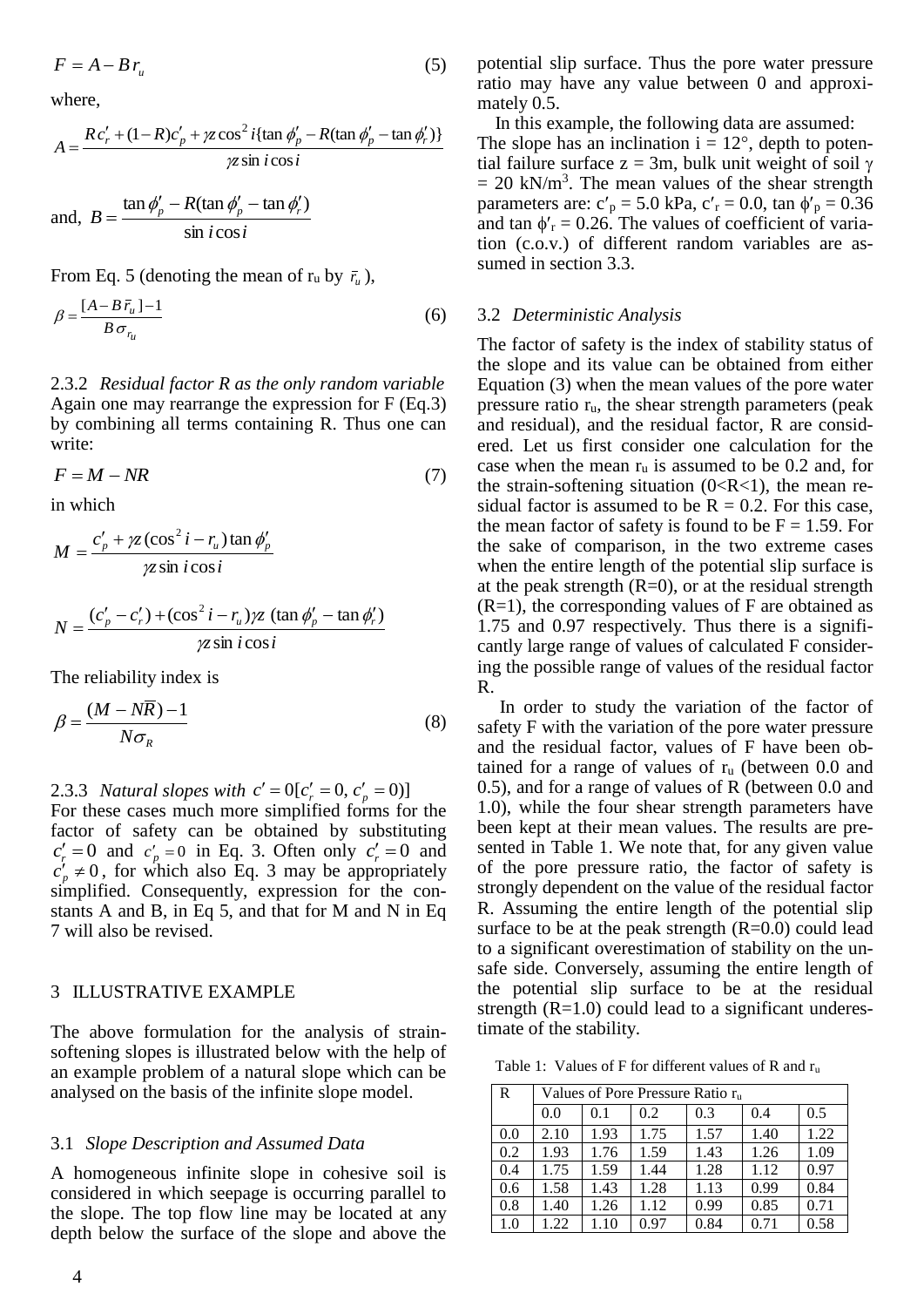#### 3.3 *Reliability Analysis*

In the reliability analysis of such a slope, as discussed earlier, the performance function is given by Eq 3 or Eq  $3(a)$  which shows that, in the strainsoftening situation, there can be up to six random variables  $[c_p, c_r, \tan \phi_p, \tan \phi_r, r_u \text{ and } R]$ . It is assumed that all the six random variables are normally distributed and uncorrelated.

The reliability analysis is carried out using a simpler method, namely, the Mean-Value-Fist-Order Second-Moment method (MVFOSM). As in the deterministic analysis, mean values of  $r_u$  and R are both taken as 0.2. Assuming a coefficient of variation (c.o.v.) of 0.2 for all the random variables, the reliability index  $\beta$  is obtained as 2.48. Assuming further that the factor of safety is normally distributed, the probability of failure  $p_F$  [=  $\Phi(-\beta)$ ] is obtained as  $6.57 \times 10^{-3}$ . Thus it is seen that even when a deterministic analysis indicates a safe slope  $(F = 1.59)$ , a probabilistic analysis with a likely value of c.o.v. of 0.2 indicates a substantial failure probability.

For high pore water pressure situation, the results are more striking: when mean  $r_u = 0.4$ , the results indicate a safe slope again with  $F= 1.26$  (Table 1); and yet  $\beta = 1.17$ , and  $p_F = 1.2x10^{-1}$  which is hardly acceptable. The necessity for and importance of a reliability analysis under probabilistic framework is thus quite evident. Tables 2 and 3 present the detailed results: Table 2 presents the variation of the reliability index  $\beta$  when the mean value of R is varied from 0.2 to 0.8, and that of  $r_u$  is varied from 0.0 to 0.5. Table 3 presents the corresponding probabilities of failure pF. The results presented above are those obtained when all the six important parameters are treated as random variables.

In order to bring out how the reliability index or the probability of failure varies with the uncertainties in the important parameters, computations are also carried out considering (i)  $r_u$  as the only random

Table 2: Values of  $\beta$  for different mean values of R and  $r_u$ 

| R   | Values of Pore Pressure Ratio $r_{\rm u}$ |      |      |       |          |          |
|-----|-------------------------------------------|------|------|-------|----------|----------|
|     | 0.0                                       | 0.1  | 0.2  | 0.3   | 0.4      | 0.5      |
| 0.2 | 3.25                                      | 2.93 | 2.48 | 1.89  | 1.17     | 0.41     |
| 0.4 | 3.11                                      | 2.69 | 2.13 | 1.42  | 0.62     | $-0.174$ |
| 0.6 | 2.52                                      | 2.04 | 1.43 | 0.705 | $-0.079$ | $-0.836$ |
| 0.8 | 1.59                                      | . 14 | 0.58 | -0.07 |          | $-1.46$  |

Table 3: Values of  $p_F$  for different mean values of R and  $r_u$ 

| $r_{\rm u}$ | Values of Residual Factor R |                |                |                        |  |  |
|-------------|-----------------------------|----------------|----------------|------------------------|--|--|
|             | 0.2                         | 0.4            | 0.6            | 0.8                    |  |  |
| 0.0         | $5.746x10^{-4}$             | $9.26x10^{-4}$ | $5.87x10^{-3}$ | $5.58x10^{-2}$         |  |  |
| 0.1         | $1.696x10^{-3}$             | $3.53x10^{-3}$ | $2.06x10^{-2}$ | $1.282 \times 10^{-1}$ |  |  |
| 0.2         | $6.57x10^{-3}$              | $1.67x10^{-2}$ | $7.61x10^{-2}$ | $2.81x10^{-1}$         |  |  |
| 0.3         | $2.96x10^{-2}$              | $7.79x10^{-2}$ | $2.40x10^{-1}$ | $5.27 \times 10^{-1}$  |  |  |
| 0.4         | $1.203 \times 10^{-1}$      | $2.67x10^{-1}$ | $5.31x10^{-1}$ | $7.79x10^{-1}$         |  |  |
| 0.5         | $3.41x10^{-1}$              | $5.69x10^{-1}$ | $7.98x10^{-1}$ | $9.34x10^{-1}$         |  |  |

variable,  $(ii)$  R as the only random variable,  $(iii)$ both  $r_u$  and R are random variables, (iv) five random variables excluding  $R$ , and (v) all six parameters as random variables, as described below. In order to bring out the differences clearly, the mean values of r<sup>u</sup> and R are taken as 0.3 and 0.4 respectively, and a coefficient of variation (c.o.v.) of 0.2 has been assumed for all the random variables. The results are presented in Table 4.

Table 4: Comparison of different cases (for data- see above)

| Cases                             |      |      | DF          |
|-----------------------------------|------|------|-------------|
| $r_u$ as the only random variable | 1.28 | 2.96 | $1.55x10-3$ |
| R as the only random variable     | 1.28 | 4.76 | $9.47x10-7$ |
| $ru$ and R as random variables    | 1.28 | 2.51 | 5.98x10-3   |
| 5 random variables excluding R    | 1.28 | 1.49 | $6.86x10-2$ |
| 6 random variables including R    | 1.28 | 1.42 | 7.80x10-2   |

From Table 4 it can be observed that reliability within a probabilistic framework adds significantly to the information concerning slope reliability. Deterministic analysis shows a single value of the factor of safety. In contrast, we note that the reliability index decreases and the probability of failure increases as the number of random variables is increased from one to six.

In this particular example, the inclusion as a random variable of the pore pressure ratio ru has the most dominating influence on  $\beta$  and  $p_F$ . The inclusion as a random variable of the residual factor R has relatively less significant influence on  $\beta$  and p<sub>F</sub>. With a higher assumed value of the coefficient of variation of R, its influence on the reliability index and probability of failure would indeed be more significant.

Further work must be carried out to study the influence of variation in the statistical parameters of the residual factor R. In particular, for a given mean value of R, its standard deviation must be varied to study the influence on estimated values of reliability index and probability of failure.



Figure 1: Plot of  $\beta$  versus mean  $r_u$  for R=0.2